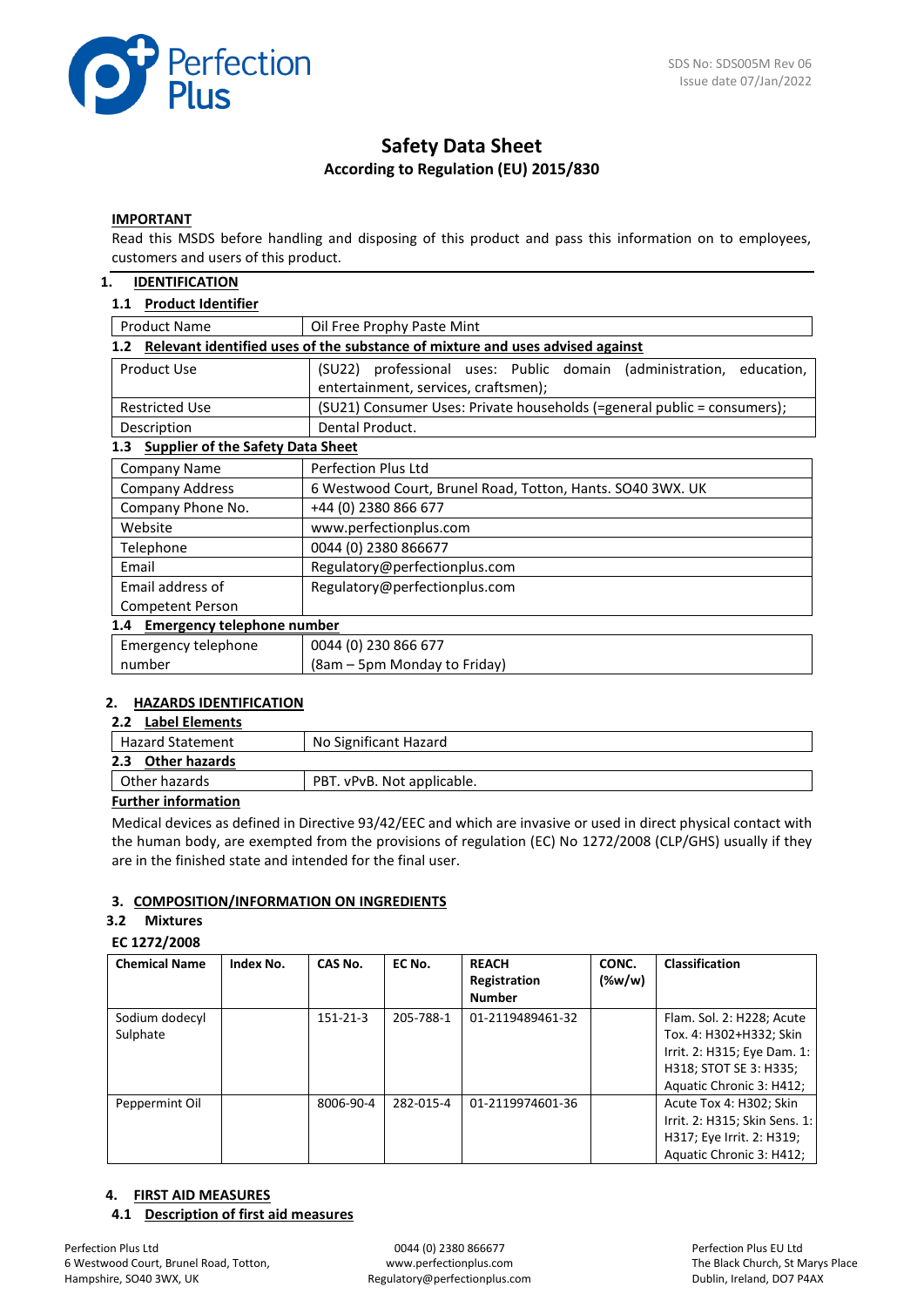

| Inhalation                 | Move the exposed person to fresh air.                                             |
|----------------------------|-----------------------------------------------------------------------------------|
| Eye Contact                | Rinse immediately with plenty of water for 15 minutes holding the eyelids open.   |
| Skin contact               | Wash off immediately with plenty of soap and water. Remove contaminated clothing. |
| Ingestion                  | Do NOT induce vomiting.                                                           |
|                            | 4.2 Most important symptoms and effects, both acute and delayed                   |
| Inhalation                 | May cause irritation to mucous membranes.                                         |
| Eye Contact                | May cause irritation to eyes.                                                     |
| Skin contact               | May cause irritation to skin.                                                     |
| Ingestion                  | May cause irritation to mucous membranes.                                         |
|                            | 4.3 Indication of any immediate medical attention and special treatment needed    |
| <b>Inhalation</b>          | Seek medical attention if irritation or symptoms persist.                         |
| Eye Contact                | Seek medical attention if irritation or symptoms persist.                         |
| Skin contact               | Seek medical attention if irritation or symptoms persist.                         |
| Ingestion                  | Seek medical attention if irritation or symptoms persist.                         |
| <b>General information</b> |                                                                                   |
|                            | If you feel unwell, seek medical advice (show the label where possible).          |

### **5. FIRE FIGHTING MEASURES**

#### **5.1 Extinguishing media**

|  | Use extinguishing media appropriate to the surrounding fire conditions. |
|--|-------------------------------------------------------------------------|
|  | 5.2 Special hazards arising from the substance or mixture               |
|  | Burning produces irritating, toxic and obnoxious fumes.                 |
|  | 5.3 Advice for firefighters                                             |
|  | Wear suitable respiratory equipment when necessary.                     |

### **6. ACCIDENTAL RELEASE MEASURES**

### **6.1 Personal precautions, protective equipment and emergency procedures**

|     |                               | Ensure adequate ventilation of the working area. Wear suitable protective equipment.  |
|-----|-------------------------------|---------------------------------------------------------------------------------------|
|     | 6.2 Environmental precautions |                                                                                       |
|     |                               | Do not allow product to enter drains. Prevent further spillage if safe.               |
| 6.3 |                               | Methods and material for containment and cleaning up                                  |
|     |                               | Sweep up. Transfer to suitable, labelled containers for disposal. Clean spillage area |
|     |                               | thoroughly with plenty of water.                                                      |
| 6.4 |                               | <b>Reference to other sections</b>                                                    |
|     |                               | See section 13 for disposal information. See section 8 for exposure controls/personal |
|     |                               | protection.                                                                           |
|     |                               |                                                                                       |

### **7. HANDLING AND STORAGE**

#### **7.1 Precautions for safe handling**

|                                                                  | Avoid contact with eyes and skin. Ensure adequate ventilation of the working area. Adopt     |  |
|------------------------------------------------------------------|----------------------------------------------------------------------------------------------|--|
|                                                                  | best Manual Handling considerations when handling, carrying and dispensing.                  |  |
| 7.2 Conditions for safe storage, including any incompatibilities |                                                                                              |  |
|                                                                  | Keep in a cool, dry, well-ventilated area. Keep containers tightly closed. Store in original |  |
|                                                                  | container.                                                                                   |  |
| Specific end use(S)                                              |                                                                                              |  |
|                                                                  | See section 1.2. Relevant identified uses of the substance or mixture and uses advised       |  |
|                                                                  | against for further information.                                                             |  |
|                                                                  |                                                                                              |  |

### **8. EXPOSURE CONTROLS/PERSONAL PROTECTION**

#### **8.1 Control parameters**

| 8.1.1 | <b>Exposure Limit Values</b> |  |
|-------|------------------------------|--|
|       |                              |  |

| Calcium carbonate | WEL 8-hr limit ppm:        |    | WEL 8-hr limit mg/m3:        | $\overline{\phantom{0}}$ |
|-------------------|----------------------------|----|------------------------------|--------------------------|
|                   | WEL 15 min limit ppm:      |    | WEL 15 min limit $mg/m3$ :   | $\overline{\phantom{a}}$ |
|                   | WEL 8-hr limit mg/m3 total | 10 | WEL 15 min limit mg/m3 total |                          |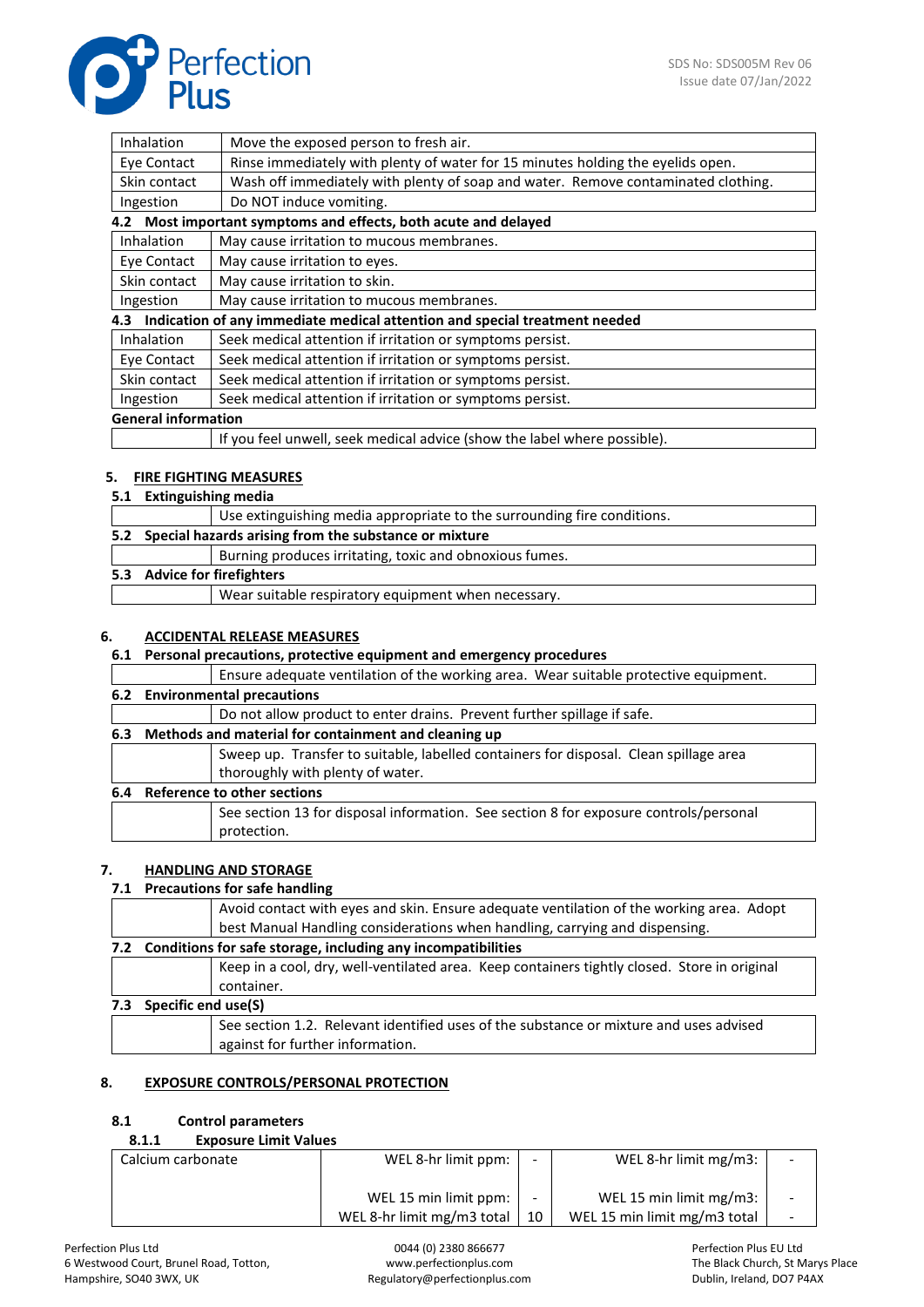

|                            | inhalable dust:            |                          | inhalable dust:              |    |
|----------------------------|----------------------------|--------------------------|------------------------------|----|
|                            | WEL 8-hr limit mg/m3 total | 4                        | WEL 15 min limit mg/m3 total |    |
|                            | respirable dust:           |                          | respirable dust:             |    |
| Calcium carbonate          | WEL 8-hr limit ppm:        |                          | WEL 8-hr limit mg/m3:        |    |
| (Limestone)                |                            |                          |                              |    |
|                            | WEL 15 min limit ppm:      |                          | WEL 15 min limit mg/m3:      |    |
|                            | WEL 8-hr limit mg/m3 total | 10                       | WEL 15 min limit mg/m3 total |    |
|                            | inhalable dust:            |                          | inhalable dust:              |    |
|                            | WEL 8-hr limit mg/m3 total | 4                        | WEL 15 min limit mg/m3 total |    |
|                            | respirable dust:           |                          | respirable dust:             |    |
| Calcium carbonate (Marble) | WEL 8-hr limit ppm:        |                          | WEL 8-hr limit mg/m3:        |    |
|                            |                            |                          |                              |    |
|                            | WEL 15 min limit ppm:      |                          | WEL 15 min limit mg/m3:      |    |
|                            | WEL 8-hr limit mg/m3 total | 10                       | WEL 15 min limit mg/m3 total |    |
|                            | inhalable dust:            |                          | inhalable dust:              |    |
|                            | WEL 8-hr limit mg/m3 total | 4                        | WEL 15 min limit mg/m3 total |    |
|                            | respirable dust:           |                          | respirable dust:             |    |
| Glycerine (Glycerol, mist) | WEL 8-hr limit ppm:        |                          | WEL 8-hr limit mg/m3:        | 10 |
|                            |                            |                          |                              |    |
|                            | WEL 15 min limit ppm:      |                          | WEL 15 min limit mg/m3:      |    |
|                            | WEL 8-hr limit mg/m3 total |                          | WEL 15 min limit mg/m3 total |    |
|                            | inhalable dust:            |                          | inhalable dust:              |    |
|                            | WEL 8-hr limit mg/m3 total | $\overline{\phantom{a}}$ | WEL 15 min limit mg/m3 total |    |
|                            | respirable dust:           |                          | respirable dust:             |    |

### **8.2 Exposure controls**



| 8.2.1 Appropriate engineering controls |
|----------------------------------------|
|                                        |

|                                      | Ensure adequate ventilation of the working area.    |  |  |
|--------------------------------------|-----------------------------------------------------|--|--|
| 8.2.2 Individual protection measures |                                                     |  |  |
|                                      | Wear chemical protective clothing.                  |  |  |
| Eye/face protection                  | Approved safety goggles.                            |  |  |
| Skin protection -                    | Chemical resistant gloves.                          |  |  |
| Hand protection                      |                                                     |  |  |
| Respiratory protection               | Wear suitable respiratory equipment when necessary. |  |  |

# **9. PHYSICAL AND CHEMICAL PROPERTIES**

### **9.1. Information on basic physical and chemical properties**

| Appearance                | Paste             | Vapour pressure             | Not applicable.   |  |
|---------------------------|-------------------|-----------------------------|-------------------|--|
| Odour                     | Characteristic    | Vapour density              | Not applicable.   |  |
| Odour threshold           | Not applicable.   | Relative density            | No data available |  |
| рH                        | No data available | Fat solubility              | No data available |  |
| Melting point             | No data available | Partition coefficient       | No data available |  |
| Freezing point            | No data available | Autoignition temperature    | Not applicable.   |  |
| Initial boiling point     | No data available | Viscosity                   | No data available |  |
| Flash point               | Not applicable.   | <b>Explosive properties</b> | Not applicable.   |  |
| Evaporation rate          | No data available | Oxidising properties        | Not applicable.   |  |
| Flammability (solid, gas) | Not applicable.   | Solubility                  | Soluble in water  |  |
| 9.2. Other information    |                   |                             |                   |  |
| Conductivity              |                   | No data available           |                   |  |
| Surface tension           |                   | No data available           |                   |  |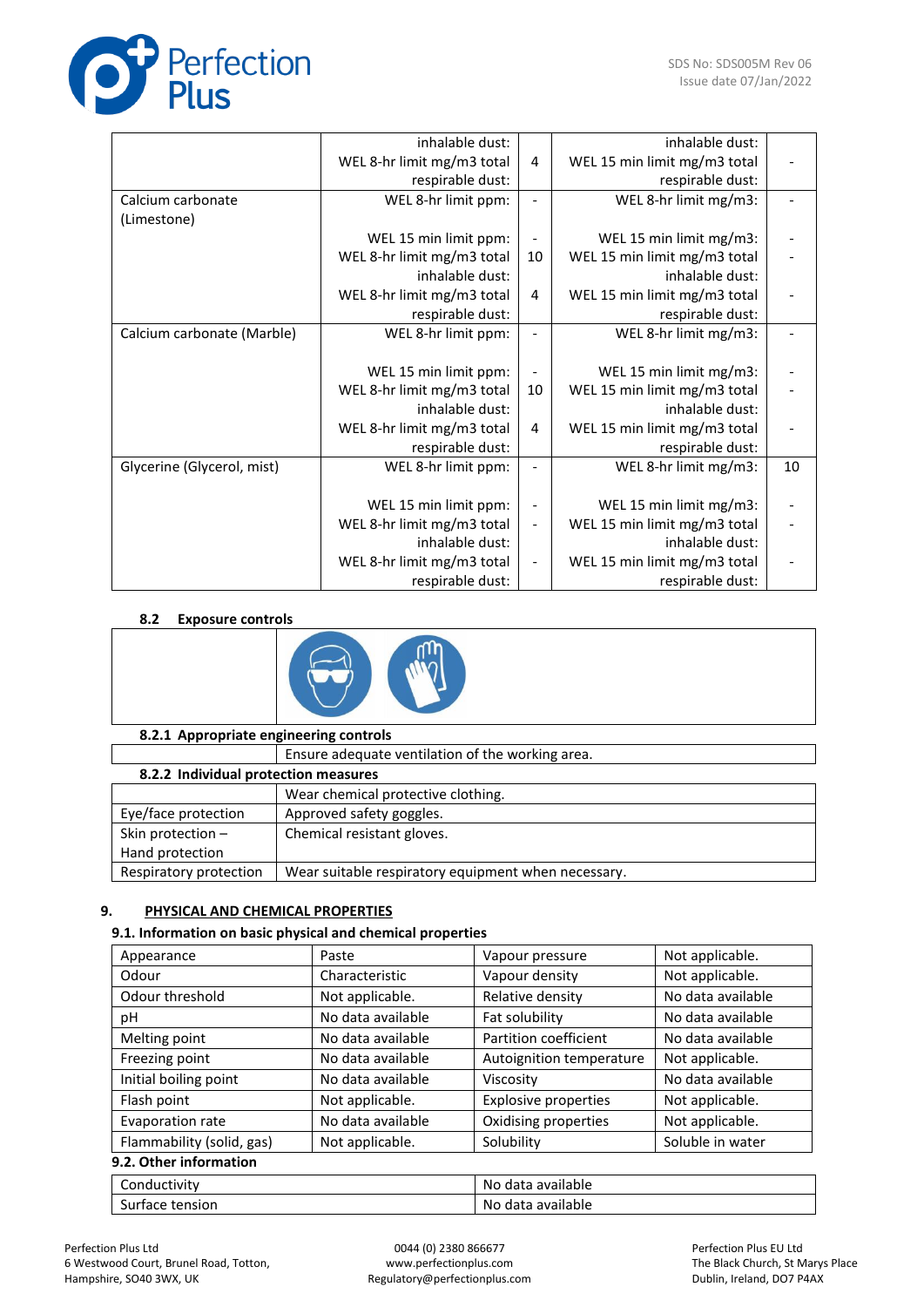| Gas group                        | Not applicable.   |
|----------------------------------|-------------------|
| Benzene content                  | No data available |
| Lead content                     | No data available |
| VOC (Volatile organic compounds) | No data available |

### **10. STABILITY AND REACTIVITY**

# **10.1 Reactivity**

|                                                 | No data available.                    |  |
|-------------------------------------------------|---------------------------------------|--|
|                                                 | 10.2 Chemical stability               |  |
|                                                 | Stable under normal conditions.       |  |
| 10.3 Possibility of hazardous reactions         |                                       |  |
|                                                 | No data is available on this product. |  |
|                                                 | 10.4 Conditions to avoid              |  |
|                                                 | Heat. Moisture.                       |  |
| Incompatible materials<br>10.5                  |                                       |  |
|                                                 | No data available.                    |  |
| <b>Hazardous decomposition products</b><br>10.6 |                                       |  |
|                                                 | No data available.                    |  |
|                                                 |                                       |  |

### **11. TOXICOLOGICAL INFORMATION**

### **11.1 Information on toxicological effects**

| Acute toxicity            | No data available.                        |
|---------------------------|-------------------------------------------|
| Skin corrosion/irritation | May cause irritation to skin.             |
| Serious eye               | May cause irritation to eyes.             |
| damage/irritation         |                                           |
| Respiratory of skin       | May cause irritation to mucous membranes. |
| sensitisation             |                                           |
| Germ cell mutagenicity    | No mutagenic effects reported.            |
| Carcinogenicity           | No carcinogenic effects reported.         |
| Reproductive toxicity     | No teratogenic effects reported.          |
| STOT-single exposure      | No data available.                        |
| STOT-repeated exposure    | No data available.                        |
| Aspiration hazard         | May cause irritation to mucous membranes. |
| Repeated or prolonged     | No data available.                        |
| exposure                  |                                           |

### **11.1.4 Toxicological Information**

| Calcium carbonate | Oral Rat LD50: 5000 mg/kg         |
|-------------------|-----------------------------------|
| Glycerine         | <b>Oral Rat LD50: 12600 mg/kg</b> |

### **12. ECOLOGICAL INFORMATION**

### **12.1 Toxicity**

| Calcium carbonate                  |                                       | Daphnia EC50/48h: 1.0000 mg/l     | Algae IC50/72h: 72.0000 mg/l   |
|------------------------------------|---------------------------------------|-----------------------------------|--------------------------------|
|                                    |                                       | Fish LC50/96h: 10.0000 mg/l       |                                |
| Glycerine                          |                                       | Daphnia EC50/48h: 10000.0000 mg/l | Algae IC50/72h: 2900.0000 mg/l |
|                                    |                                       | Fish LC50/96h: 5000.0000 mg/l     |                                |
| 12.2 Persistence and degradability |                                       |                                   |                                |
|                                    | No data is available on this product. |                                   |                                |
| 12.3 Bio accumulative notential    |                                       |                                   |                                |

#### **12.3 Bio accumulative potential**

No data is available on this product.

### **Partition coefficient**

**Oil Free Prophy Paste Mint** No data available

#### **12.4 Mobility in soil**

No data is available on this product.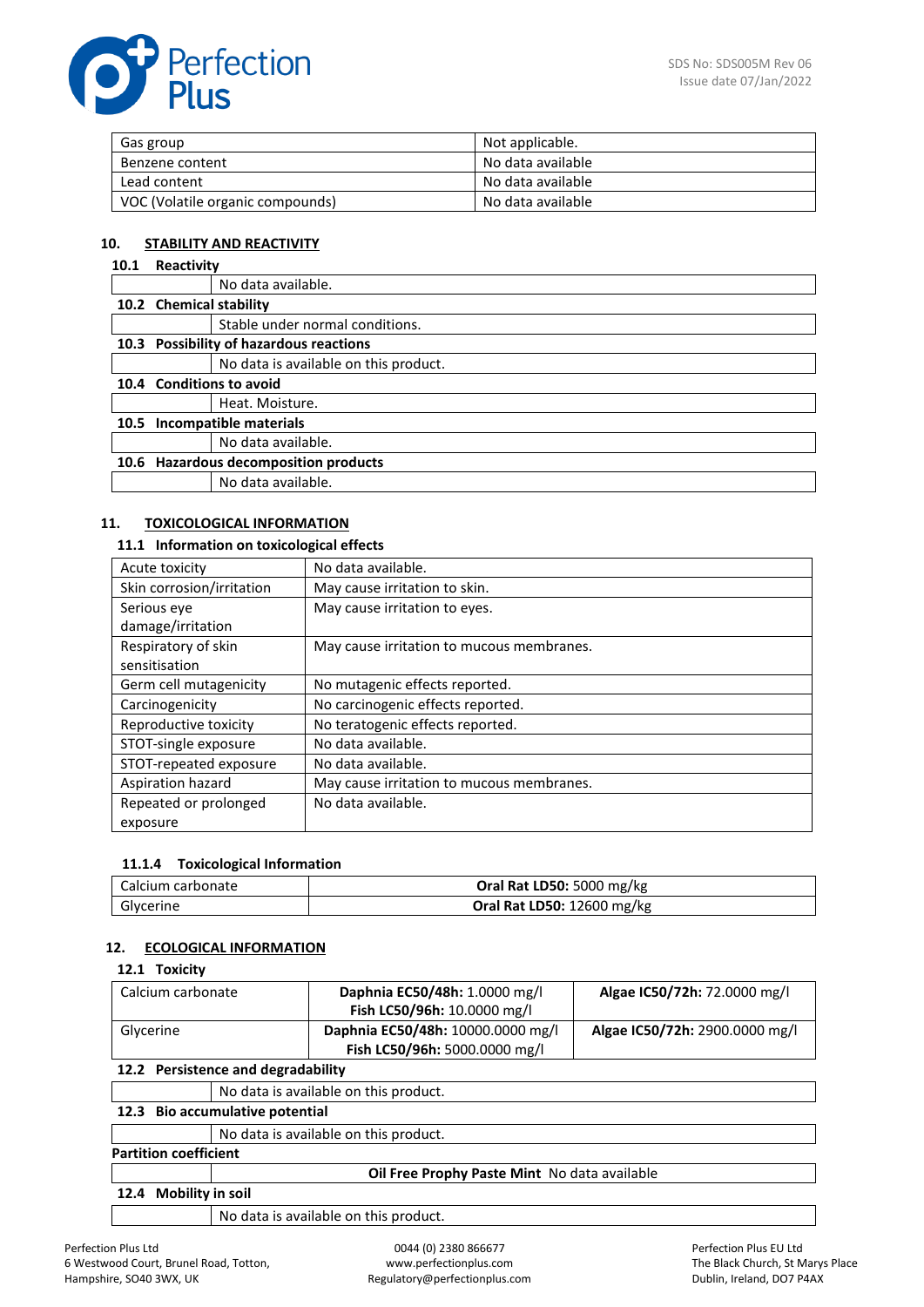

#### **12.5 Results of PBT and vPvB assessment**

|                            | No data is available on this product. |  |
|----------------------------|---------------------------------------|--|
| 12.6 Other adverse effects |                                       |  |
|                            | No data is available on this product. |  |

#### **13. DISPOSAL CONSIDERATIONS**

### **13.1 Waste treatment methods**

|                              | Dispose of in compliance with all local and national regulations.                                                                                                                                                                                                                                                      |
|------------------------------|------------------------------------------------------------------------------------------------------------------------------------------------------------------------------------------------------------------------------------------------------------------------------------------------------------------------|
| <b>General information</b>   |                                                                                                                                                                                                                                                                                                                        |
|                              | 18 WASTES FROM HUMAN OR ANIMAL HEALTH CARE AND/OR RELATED RESEARCH (except<br>kitchen and restaurant wastes not arising from immediate health care). 18 01 wastes from<br>natal care, diagnosis, treatment or prevention of disease in humans. 18 01 06 chemicals<br>consisting of or containing dangerous substances. |
| <b>Disposal Methods</b>      |                                                                                                                                                                                                                                                                                                                        |
|                              | Do not empty into drains. For disposal within the EC, the appropriate code according to the<br>European Waste Catalogue (EWC) should be used.                                                                                                                                                                          |
| <b>Disposal of packaging</b> |                                                                                                                                                                                                                                                                                                                        |
|                              | Do NOT reuse empty canisters. Empty containers can be sent for disposal or recycling.                                                                                                                                                                                                                                  |

#### **14. TRANSPORT INFORMATION**

#### **14.1 UN number**

|      |                                                                          | The product Is not classified as dangerous for carriage. |  |
|------|--------------------------------------------------------------------------|----------------------------------------------------------|--|
|      | 14.2 UN proper shipping name                                             |                                                          |  |
|      |                                                                          | The product Is not classified as dangerous for carriage. |  |
|      | 14.3 Transport hazard class(es)                                          |                                                          |  |
|      |                                                                          | The product Is not classified as dangerous for carriage. |  |
| 14.4 | Packing group                                                            |                                                          |  |
|      |                                                                          | The product Is not classified as dangerous for carriage. |  |
| 14.5 | <b>Environmental hazards</b>                                             |                                                          |  |
|      |                                                                          | The product Is not classified as dangerous for carriage. |  |
|      | 14.6 Special precautions for user                                        |                                                          |  |
|      |                                                                          | The product Is not classified as dangerous for carriage. |  |
| 14.7 | Transport in bulk according to Annex II of MARPOL 73/78 and the IBC Code |                                                          |  |
|      |                                                                          | The product Is not classified as dangerous for carriage. |  |

### **15. REGULATORY INFORMATION**

#### **15.1 Safety, health and environmental regulations/legislation specific for the substance or mixture**

| Regulations | COMMISION REGULATION (EU) No 453/2010 of 20 May 2010 amending Regulation (EC) No         |  |  |
|-------------|------------------------------------------------------------------------------------------|--|--|
|             | 1907/2006 of the European Parliament and of the Council on the Registration, Evaluation, |  |  |
|             | Authorisation and Restriction of Chemicals (REACH), establishing a European Chemicals    |  |  |
|             | Agency, amending Directive 1999/45/EC and repealing Council Regulation (EEC) No 793/93   |  |  |
|             | and Commission Regulation (EC) No 1488/94 as well as Council Directive 76/769/EEC and    |  |  |
|             | Commission Directives 91/155/EEC, 93/67/EEC, 93/105/EC and 2000/21/EC. REGULATION        |  |  |
|             | (EC) No 1907/2006 OF THE EUROPEAN PARLIAMENT AND OF THE COUNCIL of 18 December           |  |  |
|             | 2006 concerning the Registration, Evaluation, Authorisation and Restriction of Chemicals |  |  |
|             | (REACH), establishing a European Chemicals Agency, amending Directive 1999/45/EC and     |  |  |
|             | repealing Council Regulation (EEC) No 793/93 and Commission Regulation (EC) No 1488/94   |  |  |
|             | as well as Council Directive 76/769/EEC and Commission Directives 91/155/EEC,            |  |  |
|             | 93/67/EEC, 93/105/EC and 2000/21/EC.                                                     |  |  |
|             | 15.2 Chemical Safety Assessment                                                          |  |  |

No data available.

#### **16. OTHER INFORMATION**